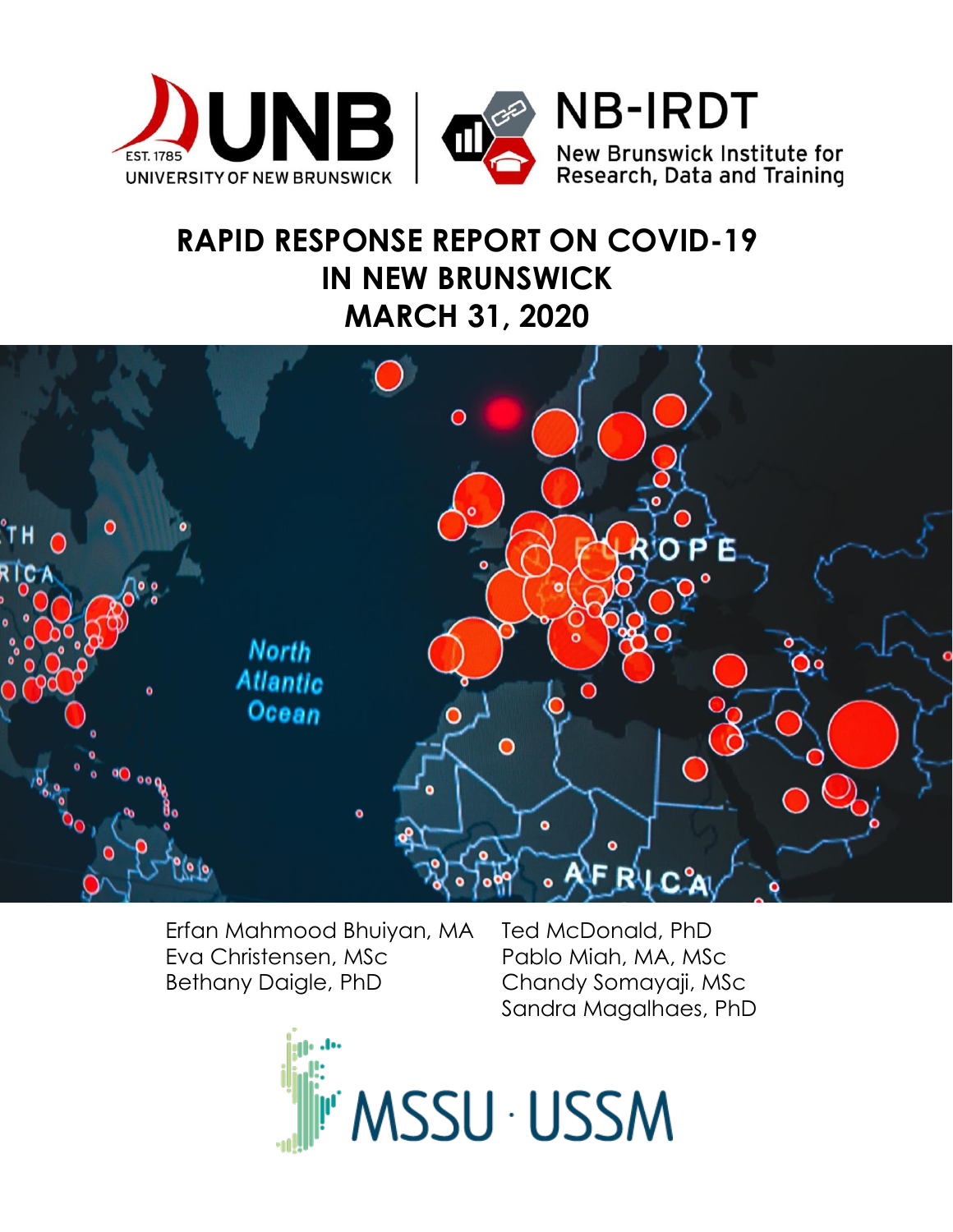## **PROJECT TITLE**

Rapid response report on COVID-19 in New Brunswick: March 31, 2020

### **PRINCIPAL INVESTIGATOR**

Dr. Ted McDonald, Director, NB-IRDT

### **RESEARCH TEAM**

Erfan Mahmood Bhuiyan, Data Analyst, NB-IRDT Eva Christensen, Research and Evaluation Manager, NB-IRDT Dr. Bethany Daigle, Science Writer, NB-IRDT Dr. Sandra Magalhaes, Epidemiologist/Research Associate, NB-IRDT Pablo Miah, Data Analyst, NB-IRDT Chandy Somayaji, Data Analyst, NB-IRDT

## **ACKNOWLEDGEMENT**

This study was supported by the Maritime SPOR Support Unit (MSSU), which receives financial support from the Canadian Institutes of Health Research (CIHR), the Nova Scotia Department of Health and Wellness, the New Brunswick Department of Health, the Nova Scotia Health Research Foundation (NSHRF), and the New Brunswick Health Research Foundation (NBHRF). The opinions, results and conclusions reported in this paper are those of the authors and are independent from the funding sources. No endorsement by the MSSU or the named funding partners is intended or should be inferred.

## **HOW TO CITE THIS REPORT**

Bhuiyan, E.M., Christensen, E., Daigle, B., Magalhaes, S., McDonald, T., Miah, P., & Somayaji, C. (2020). Rapid response report on COVID-19 in New Brunswick: March 31, 2020. Fredericton, NB: New Brunswick Institute for Research, Data and Training.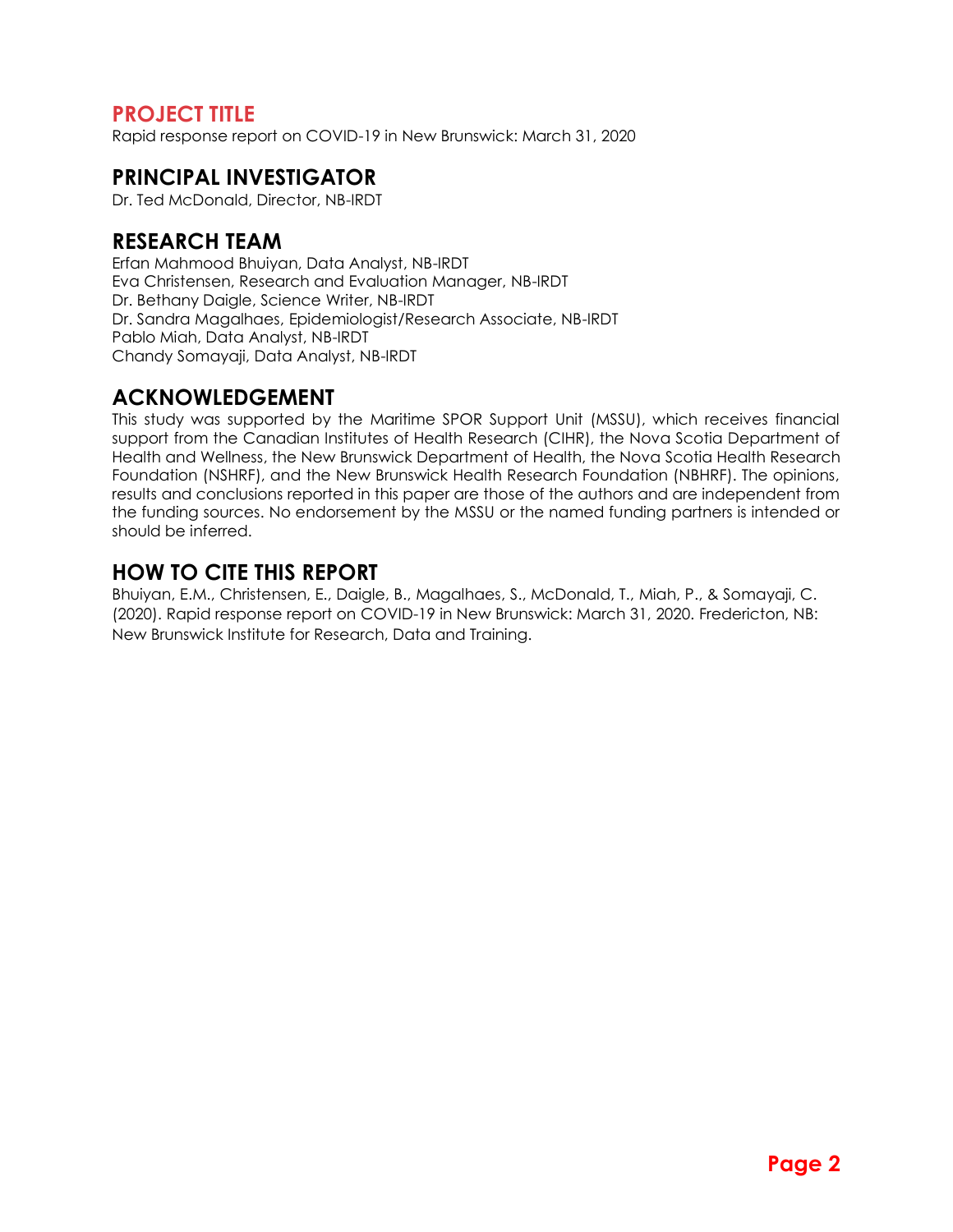## **TABLE OF CONTENTS**

## **LIST OF TABLES**

| Table 1: Projected Range of Outcomes for NB based on Outcomes in South Korea, Spain, and |  |
|------------------------------------------------------------------------------------------|--|
|                                                                                          |  |
| Table 2: Projected Range of Outcomes for NB based on Outcomes in Other Countries 17      |  |

## **LIST OF FIGURES**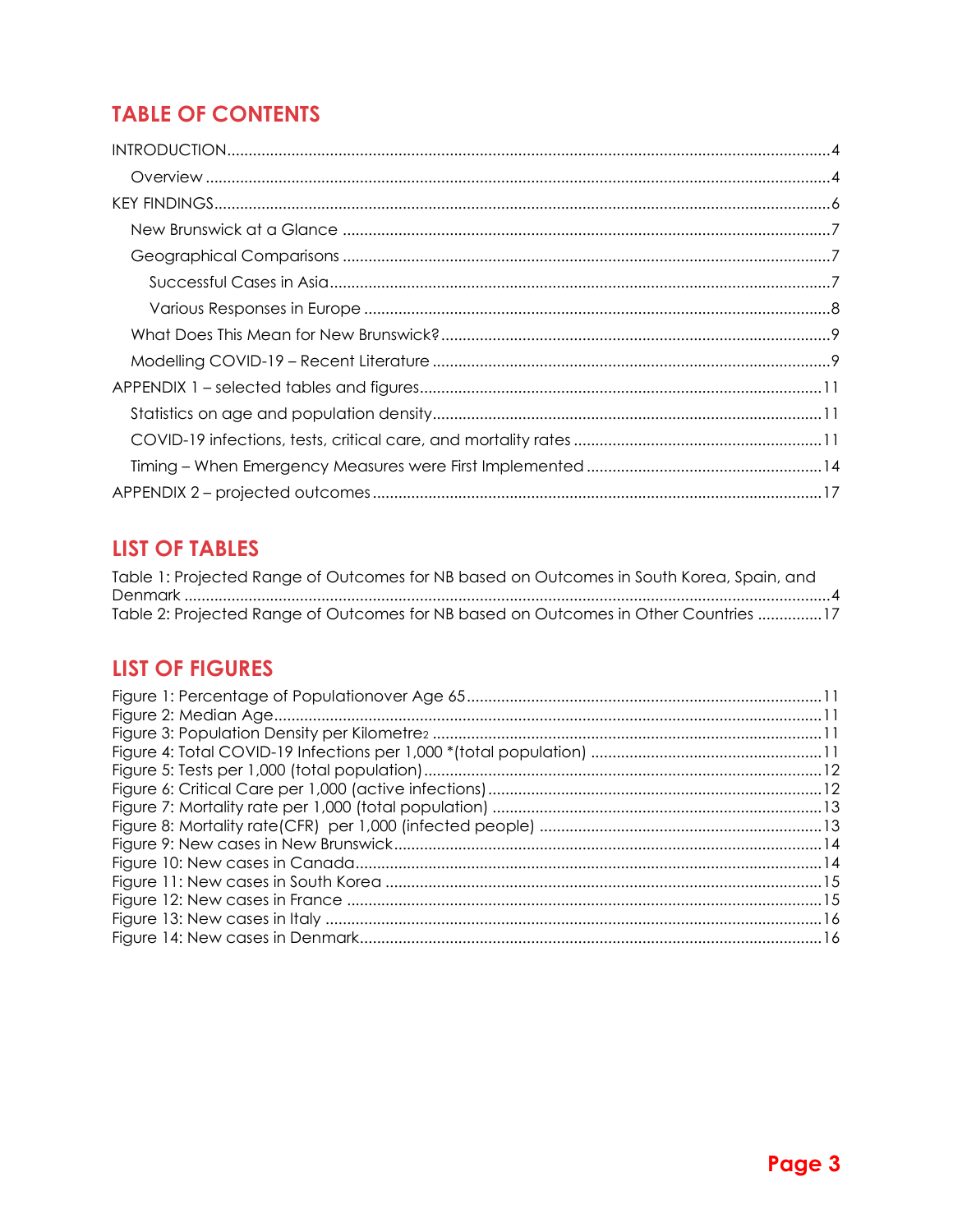## <span id="page-3-0"></span>**INTRODUCTION**

The purpose of this rapid response report is to provide information on what the current literature indicates about differences in COVID-19 impacts across countries and regions and what might explain those differences. Based on this information, the report presents some preliminary estimates of outcomes for New Brunswick (NB) based on scenarios in other countries deemed to be relatively similar to NB in key dimensions. Studying the experiences of other places can help inform how the disease could actually progress in NB.

#### <span id="page-3-1"></span>**Overview**

We examined COVID-19 outcomes in regions with healthcare systems and control measures similar to those in New Brunswick. In Table 1, we present a range in which COVID-19 rates *could* fall when New Brunswick reaches the peak of the pandemic. A full projection based on outcomes of multiple other countries can be viewed in Appendix 2.

#### <span id="page-3-2"></span>**Table 1: Projected Range of Outcomes for NB based on Outcomes in South Korea, Spain, and Denmark**

| If NB<br>follows*                                     | 10-day projection<br>(total cases, all ages) |                     |                         | Projection based on<br>highest case rate* (all ages) | Days<br>since first |                         |      |
|-------------------------------------------------------|----------------------------------------------|---------------------|-------------------------|------------------------------------------------------|---------------------|-------------------------|------|
|                                                       | Cases                                        | <b>Hospitalized</b> | ICU/<br><b>Critical</b> | Cases                                                | <b>Hospitalized</b> | ICU/<br><b>Critical</b> | case |
| South<br>Korea                                        | 120                                          | 16                  | 4                       | 147                                                  | 19                  | 4                       | 72   |
| Spain                                                 | 550                                          | 72                  | 17                      | 1570                                                 | 204                 | 47                      | 60   |
| Demark                                                | 178                                          | 23                  | 5                       | 383                                                  | 50                  | 11                      | 34   |
| *as of March 31, 2020, when NB had 70 confirmed cases |                                              |                     |                         |                                                      |                     |                         |      |

The above table presents the possible trajectory of COVID-19 in New Brunswick if cases in the province follow those observed in other countries that confirmed their first cases earlier in the pandemic than NB. The estimated number of cases based on South Korea demonstrates the impact of excellent infection control measures. The range presented in the Spain row represents a scenario in which the spread of the virus was not initially effectively controlled. Finally, the estimates in the Denmark row represent a 'middle ground' for the province; however, Denmark only diagnosed its first case 33 days ago, and thus it may be too early to determine its trajectory of cases.

While the ranges based on outcomes in South Korea and Spain were chosen to present best-case and worst-case scenarios for New Brunswick, Denmark was selected due to similar demographics to NB. There are many differences between the two regions, including population density measures, but Denmark and New Brunswick have fairly similar median ages (46 and 42.3, respectively), and 20% of each population is above 60 years old – making Denmark a potentially more comparable country than the others. It should be emphasized that for countries that have not yet been able to control the spread of infection (e.g., Spain) the peak case rate will likely be much higher than the current highest case rate.

The scenarios presented above show projected potential outcomes for New Brunswick in terms of expected cases, hospitalizations, and ICU/critical care admissions if our case rate trajectory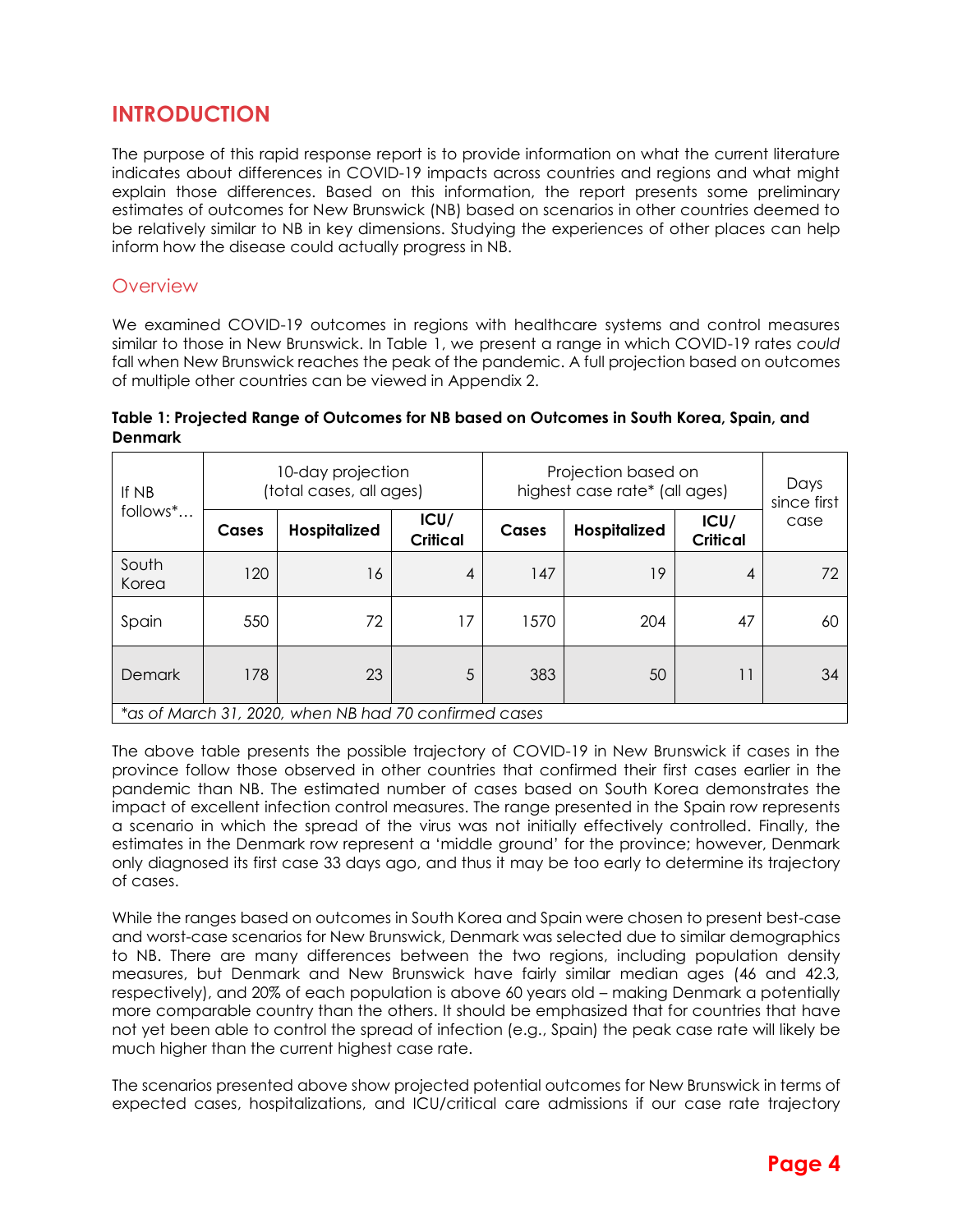follows those of the countries listed – South Korea, Spain, and Denmark. The estimates presented in Table 1 have been standardized to the NB population.

According to the Public Health Agency of Canada (PHAC), as of March 27, 13% of all COVID-19 cases are expected to be hospitalized, and 3% of all cases are expected to be admitted to the ICU/critical care. People over the age of 60 are expected to make up 56% of all hospitalizations and 52% of all ICU admissions. While Table 1 presents estimates for the population overall, Table 2 in Appendix 2 breaks down the above estimates into age groups over and under 60 years of age, as well as overall population.

Two projections are provided in Table 1:

1) What *might* happen in NB in 10 days (from March 31st) if we follow the trajectories of the different countries listed.

2) What *could* the outcomes for NB be if we have the same case-rate as the other countries' highest rates to date (again, based on March 31 rates).

In the best-case scenario – if New Brunswick follows a COVID-19 path similar to that of South Korea – the province would have 120 cases in 10 days and 147 at the "max."

In the worst-case scenario – if we follow the same trajectory as Spain – the province would have 550 cases in 10 days and 1,570 at the "max."

Based on these estimates, we are still within capacity of our health care system. However, it should be noted that the "max" rate refers to the highest observed rates *thus far*. Italy and Spain likely have not yet reached their peaks, so NB would expect to surpass capacity as time goes on if we follow the same paths. These estimates can be updated as newer data become available and maximum infection rates are estimated more accurately. Similarly, the hospitalization and ICU admissions presented above must be interpreted with caution, as the rates published by PHAC lag behind real-time data. This estimate will become more accurate as more data become available.

While this range of outcomes presents potential situations for which New Brunswick should prepare, the existing literature suggests that differences in COVID-19 outcomes depend on a number of factors – many of which could impact (either increase or decrease) the trajectory of COVID-19 in our province. These factors are detailed below.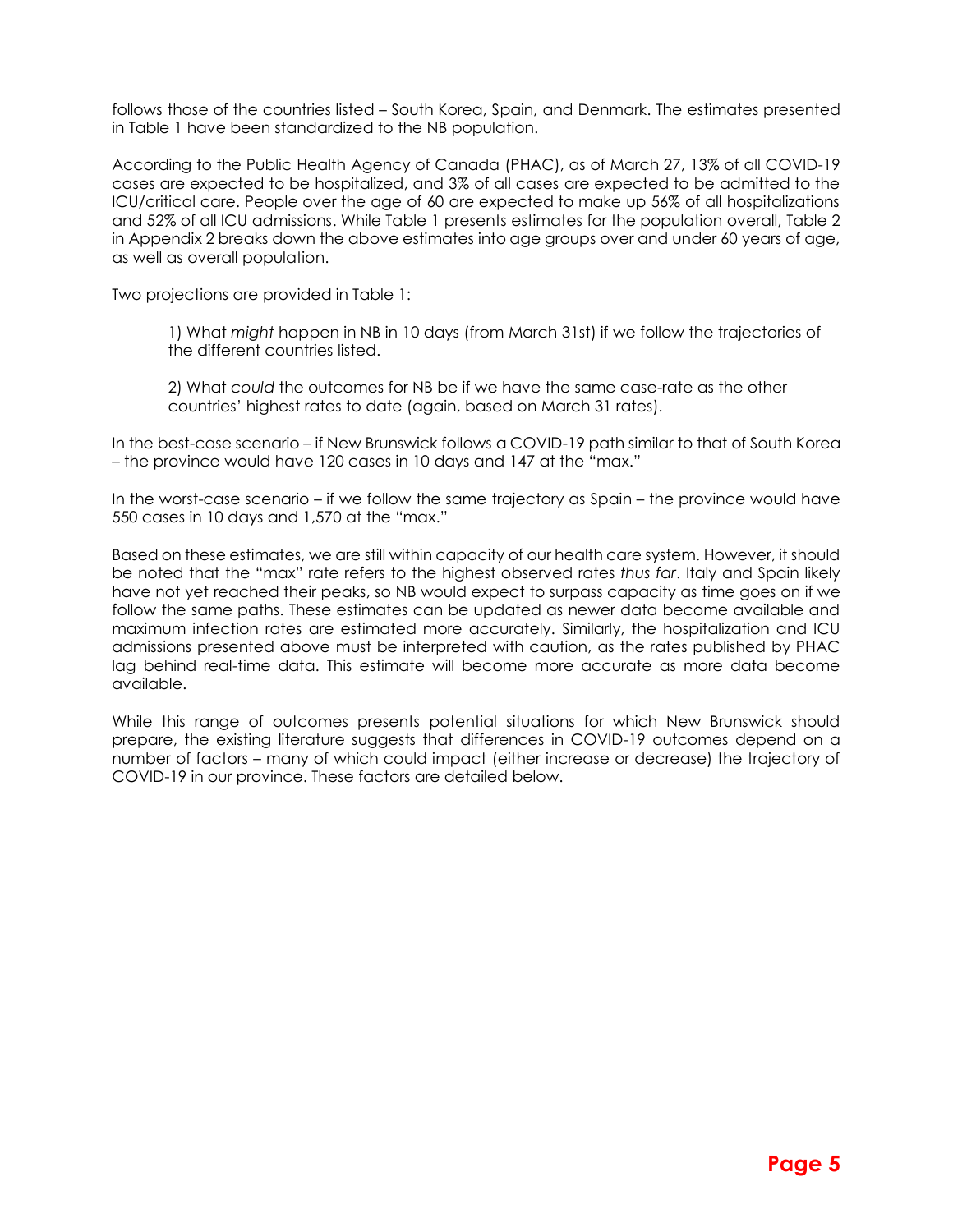## <span id="page-5-0"></span>**KEY FINDINGS**

COVID-19 has produced different outcomes in different countries, making it difficult to predict the trajectory it will follow in New Brunswick. For instance, countries such as Italy and Spain are experiencing high rates of infection and have mortality rates around 10% and 7%, respectively. Other countries, such as Germany, are showing moderately high infection rates but low mortality rates (0.7%). Even within the same countries, rates of infection, hospitalization, and mortality vary by region. This suggests that rates of COVID-19 in New Brunswick may not necessarily follow those of neighbouring provinces.

To determine why COVID-19 appears to follow different trajectories in different communities, we reviewed the existing literature and identified key factors that may be impacting the course of the disease in other countries – specifically, countries further ahead in local disease progression than Canada, and New Brunswick in particular. According to a wide variety of sources – including peer-reviewed articles, government publications, public media, and educated speculative analyses – the key factors accounting for the differences between COVID-19 trajectories include

- **Demographics**, such as population age structure and density,
- **Preventive measures**, including social controls and the timing of their implementation,
- **Screening**, as both a source of control and a measure of reporting cases,
- **Population health**, in particular the prevalence of pre-existing conditions, and
- **Health care system capacity**, including number of critical care beds and ventilators.

There are, however, some caveats to these factors. For instance, while the claim that COVID-19 is more lethal in older patients appears to explain the high fatality rate in Northern Italy – which has a relatively high population of individuals over the age of 65ii - Germany has an even larger proportion of seniors (22.4% vs. 21.7%) and a much lower COVID-19 mortality rate. Likewise, while many of the countries with high infection rates also have relatively high population density, some of the countries that have most successfully managed the virus to date have the highest population densities examined herein. (As presented in Appendix 1, South Korea, Taiwan, and Singapore have population densities of 523, 673, and 8,358 people/sq km, respectively.) This does not mean that population age structure and density are not important factors to consider; rather, behavioural differences in populations make it difficult to compare outcomes across different cultures.

Health care system capacity is also frequently identified as an important factor in the fight to improve COVID-19 outcomes, with hospitals and government leaders voicing the need for more critical care beds and more ventilators to effectively mitigate the impact of the virus. However, many at-risk and elderly individuals tend to experience poor outcomes even on ventilators; this suggests that preventing spread is likely to be more effective – though, it does not minimize the importance of improving health system capacity.

Other factors appear less contested. For instance, pre-existing health conditions, particularly respiratory and immunocompromised conditions, are consistently associated with higher individual mortality rates. Likewise, the countries that implemented strict screening procedures and other preventive measures earlier appear to have better outcomes to date than those places, such as Spain, that waited longer to put emergency measures in place. However, while the lower mortality rates in countries with wider testing criteria – such as South Korea and Germany – could reflect more successful mitigation of the virus, it is also likely that these countries have more accurately identified the number of infections and therefore have a larger base of individuals

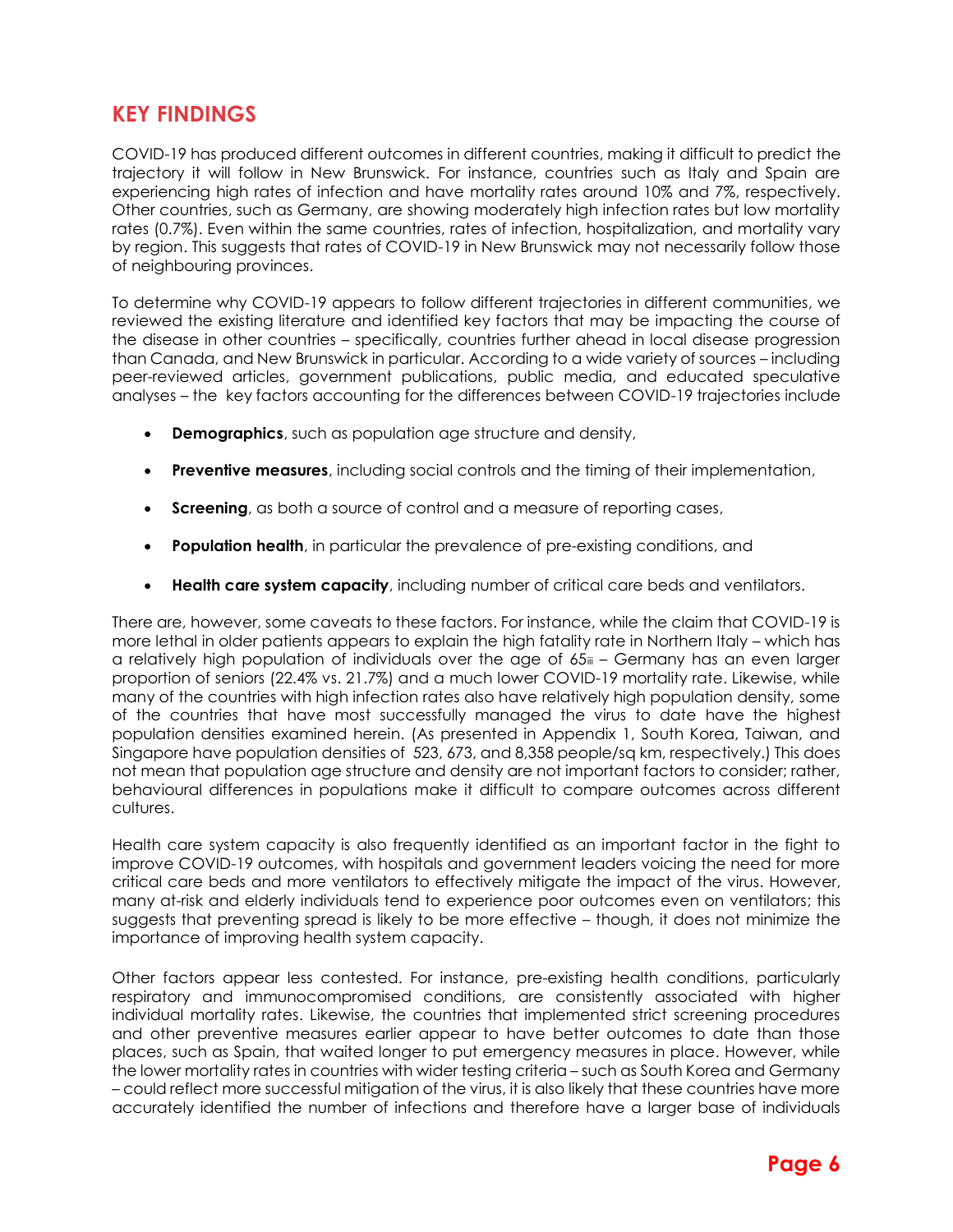against which to compute hospitalization and mortality rates among those infected. If a region only confirms a portion of the COVID-19 cases present, the COVID-19 mortality rates in that region are likely to appear larger than is actually the case. For a comparison of COVID-19 mortality rates for the total population and COVID-19 mortality rates for identified infections, see Appendix 1.

#### <span id="page-6-0"></span>New Brunswick at a Glance

New Brunswick is still in the early stages of COVID-19, and this gives the province the valuable opportunity to analyze the earlier progression of the disease in other regions and make preparations based on this information. Because the factors mentioned above are likely to impact the course of the disease in NB, it is important to recognize the ways in which the province is similar to (or differs from) the countries it may be observing.

New Brunswick has a relatively large proportion of seniors, with individuals over the age of 65 making up 20% of the total population. Likewise, the median age in NB is 46 – much higher than the national median age of 41.iii The population health of New Brunswick is also comparably worse than in most other provinces. Chronic diseases are prevalent in over 60% of the NB population.iv Hypertension in particular is common, present in an estimated 27% of New Brunswickers; this is significant to note, as hypertension was the most common comorbidity observed in Italian patients who have died from COVID-19 (present in ~74% of cases).vi

The first case of COVID-19 in New Brunswick was diagnosed on March 11, 2020 – and five days later, with 11 cases confirmed, the province declared a state of emergency, enacting social distancing restrictions and closing schools and many workplaces. To date, NB has tested 2,605 individuals for COVID-19 – expanding testing criteria on March 24 from only persons with connections to travel, to persons experiencing symptoms. Although NB's testing capacity is lower than that of other provinces and many other countries, its social control measures were implemented comparably early.

#### <span id="page-6-1"></span>Geographical Comparisons

#### <span id="page-6-2"></span>Successful Cases in Asiavii

Even though Taiwan, Singapore, and Hong Kong have strong economic, cultural, and linguistic ties with China, these countries managed to keep deaths resulting from COVID-19 to the single digits (5 in Taiwan, 3 in Singapore, and 4 in Hong Kong), while deaths in China reached over 3,000.viii The common theme in the three jurisdictions was a range of aggressive early measures that involved vigorous testing and tracing of infected persons. For instance, on February 6, 2020, Taiwan's measures included barring arrivals from China. In Singapore, police were deployed to track down contacts of infected residents and using government-issued cellphones to keep track of those in quarantine. Hong Kong took a similar approach.

When the first cases of COVID-19 were confirmed in South Korea, the country conducted thorough tests, screening symptomatic and asymptomatic persons. They successfully managed to mitigate an increase in the number of cases even after communal spread in a few clusters, particularly in the cities of Daegu and Cheongdo. Public health authorities and local governments further collaborated to document the movements of infected people – down to the minute. Authorities sought personal testimonies, watched closed-circuit television, investigated smartphone GPS data, and more, publicizing the 'moving histories' of COVID-19 patients. With the help of mobile apps, South Koreans were able to learn if they might have been exposed to the virus, enabling them to quickly visit a doctor and/or self-quarantine.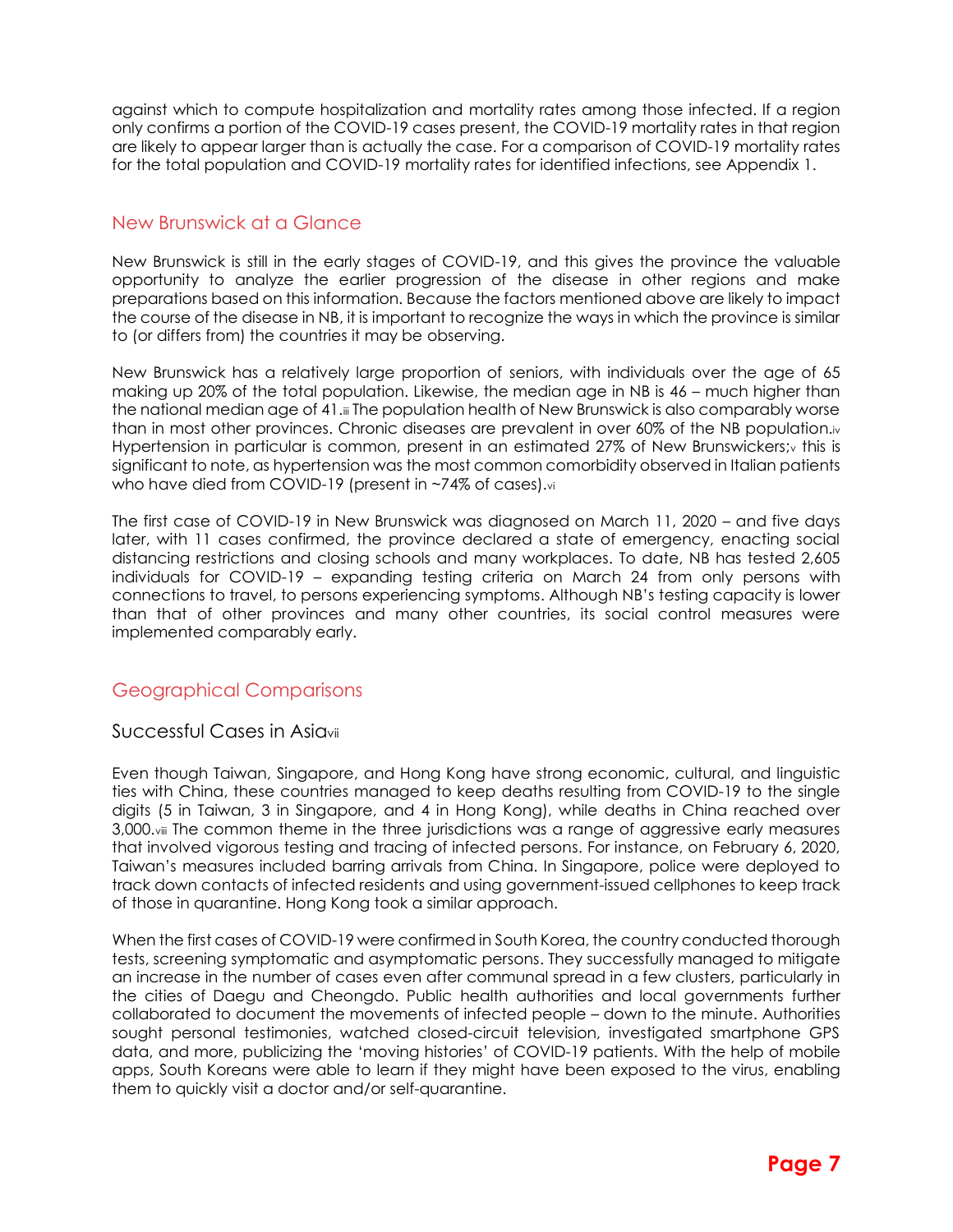However, it is important to note that while New Brunswick began implementing social control measures shortly after its first case of COVID-19 – not unlike the countries above – its measures were not as strict. Moreover, the province does not have access to the same testing and tracking resources. It is therefore unlikely that the path of COVID-19 in NB will be the same as that in Singapore, Taiwan, Hong Kong, and South Korea. Nonetheless, the success of these countries in mitigating the impact of COVID-19 suggests the importance of testing New Brunswickers and enforcing measures such as self-isolation and stricter border controls as strategies to decrease the spread and mortality rates of COVID-19.

#### <span id="page-7-0"></span>Various Responses in Europeix

In contrast to the governments in Taiwan, Singapore, Hong Kong, and South Korea, European policymakers have not been able to rapidly deal with the COVID-19 pandemic and are now struggling to keep up with the spread of the virus. It is possible that the aforementioned Asian countries were able to quickly apply lessons learned from previous outbreaks, such as SARS and MERS, whereas their European counterparts failed to recognize the magnitude of the threat and – consequently – failed to organize a systematic response to it. Many of the restrictions imposed in Europe were implemented only gradually, which was inconsistent with the rapid exponential growth of the virus. Moreover, even when emergency declarations were made, many were initially met with skepticism by politicians and the public alike. This was the case in Spain and Italy, both of whom have exhibited extremely high rates of COVID-19 infection and mortality. The resultant overload of cases precipitated an overload of the health care system, requiring difficult treatment decisions to be made by health care staff.

Although as of the time of this report Germany currently has the fifth-highest number of coronavirus cases in the world, it differs from its European counterparts (specifically, Spain, France, and Italy) in that it has only a fraction of the death toll seen in other countries. Germany is at a slightly later stage of the outbreak (e.g., 67 days since first infection vs. 63 days in Spain and 64 days in Italy), but it also has a well-developed healthcare system, with both public and private options, and it implemented strict preventive measures – such as the closure of borders – much earlier in the pandemic than some of its neighbouring areas.

While the various COVID-19 outcomes in Europe present a range of possibilities for New Brunswick, the worst-case scenarios embodied by the outcomes in countries such as Spain and Italy suggest that Canada, and specifically New Brunswick, should continue to maintain preventive measures.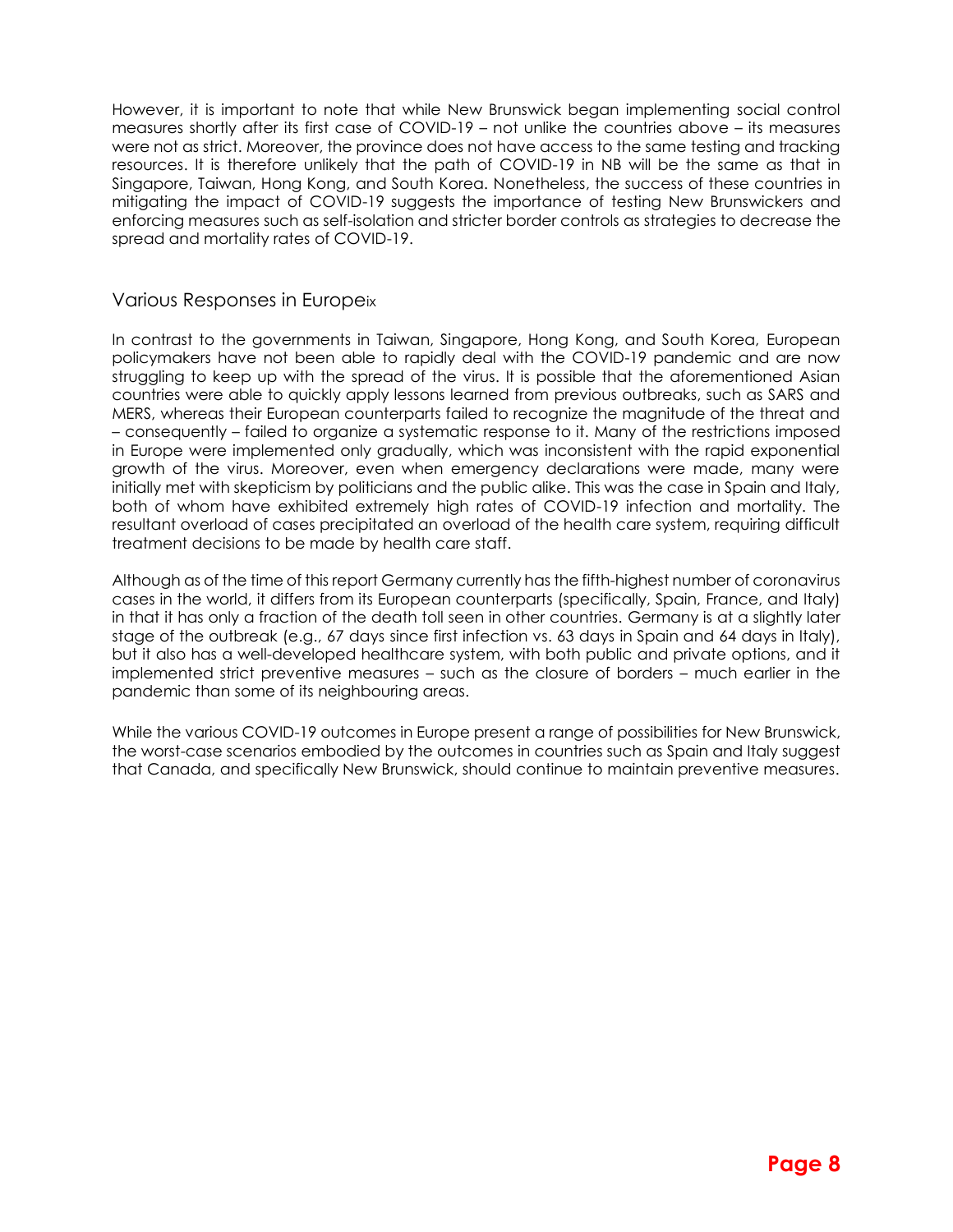#### <span id="page-8-0"></span>What Does This Mean for New Brunswick?

Even though COVID-19 is shown to result in higher hospitalization and mortality rates among the elderly, and New Brunswick has a proportionally large senior population, this does not mean NB will therefore experience poor outcomes similar to those in Italy. Other countries with older populations – such as Germany and Finland – have seen more moderate rates of critical hospitalization and mortality, possibly due to control and screening measures implemented early.

While New Brunswick does not possess the same testing capacity as other countries – and even other provinces – it is possible the early emergency measures put in place were an effective first step. The early measures may have pushed the peak of infection further and provided the provincial healthcare system with more time to prepare. It is likely that clusters of cases could appear at times, especially from imported cases; therefore, continuous testing could be necessary to control community spread. Another element potentially working in New Brunswick's favor is its population density (11 people per kilometer squared), which is low compared to many European countries. Although population density does not appear to be as strong of a determinant as actual population behaviours, it is possible that – combined with the early adoption and ongoing enforcement of social isolation measures – this factor could help mitigate spread.

If age is not necessarily a determining factor for the trajectory of the virus, population demographics could still play a key role, as a large proportion of New Brunswickers have underlying health conditions – the majority of them chronic and some associated with mortality rates in other countries. Further, on the topic of health, the capacity of the health care system in New Brunswick could be an important factor in managing disease outcomes, including the province's ability to test for infection in health care workers.

To more comprehensively understand how COVID-19 could progress within New Brunswick, further analysis is important, including the impact of the virus on other health care systems worldwide, what explains observed differences, and the links between health system capacity and policy responses in slowing the disease's trajectory in NB.

#### <span id="page-8-1"></span>Modelling COVID-19 – Recent Literature

Simulation modelling studies from Canada, the US,  $xi$  UK,  $xi$  and Australiaxii – while not directly generalizable to NB – further provide a sense of what we might expect. These studies have not yet been peer-reviewed, as they – like COVID-19 – are extremely new. Nonetheless, their findings provide valuable guidance regarding social controls in New Brunswick:

The Ontario study examines potential timeframes required for social distancing up to 18 months; the US and UK studies examine social distancing for 5 months at a time and provide decision rules for triggers; and the Australian study examines impacts of interventions in place from 0 to 10 weeks.

**Case 1 – No Restrictions –** In every model, no restrictions/measures result in an overload of the health system. Based on an Ontario modelling study, at the peak of the outbreak (expected between 100-150 days), the daily number of new COVID-19 infections is estimated to be 10 per 1,000. Projected onto the NB population, that would be ~**7,500 new infections on the day of peak infection**. If 3% of infected individuals require critical care/ICU, this represents 225 additional individuals daily requiring ICU admission at peak infection, in addition to those already in critical care. The Canadian Institute for Health Information (CIHI) data indicates **NB has an estimated maximum ICU capacity of 150 beds per 750,000 population**.

**Case 2 – Implementing combined restrictions and measures – This scenario has the greatest**  impact. Studies on the US and UK suggest that suppression measures (e.g., case isolation, home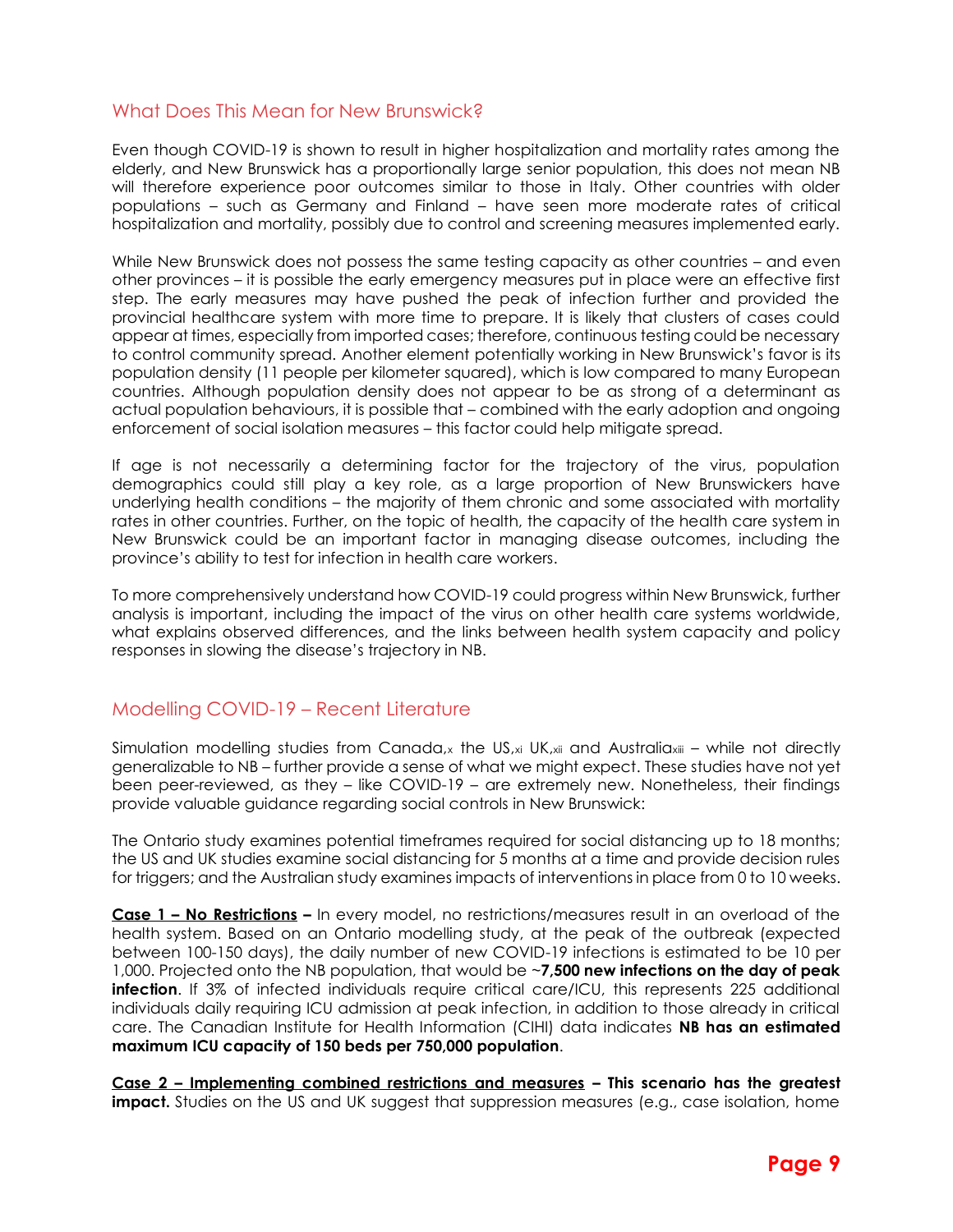quarantine, school and university closures, and community-wide social distancing), as have been implemented in NB, can 'flatten' or delay the curve (to buy time for a vaccine to become available), maintaining the need for ICU admissions below the current capacity in NB. Mitigation strategies that implement social distancing for vulnerable populations only (e.g., older than 70 years) delay the curve but do not flatten it below the current NB ICU capacity. The Ontario study does not assess mitigation but demonstrates similar results for suppression measures.

**Case 3 – Time for restrictions and measures –** To be effective, restrictions/measures need to be in place for several months at a time. The longer measures are in place, the greater the impact. **In fact, removing restrictions/measures prematurely results in the rebounding of the curve and a reversal of the impacts restrictions/measures had made while in place.** These studies suggest that intermittent social distancing may be possible using decision rules that trigger the relaxing or tightening of social distancing and school closure restrictions/measures over time based on realtime ICU occupancy rates. Although case isolation and contact tracing should remain in place continuously, **intermittent social distancing strategies** could help to reduce the amount of disruption to society while helping to not overload the capacity of our health care system.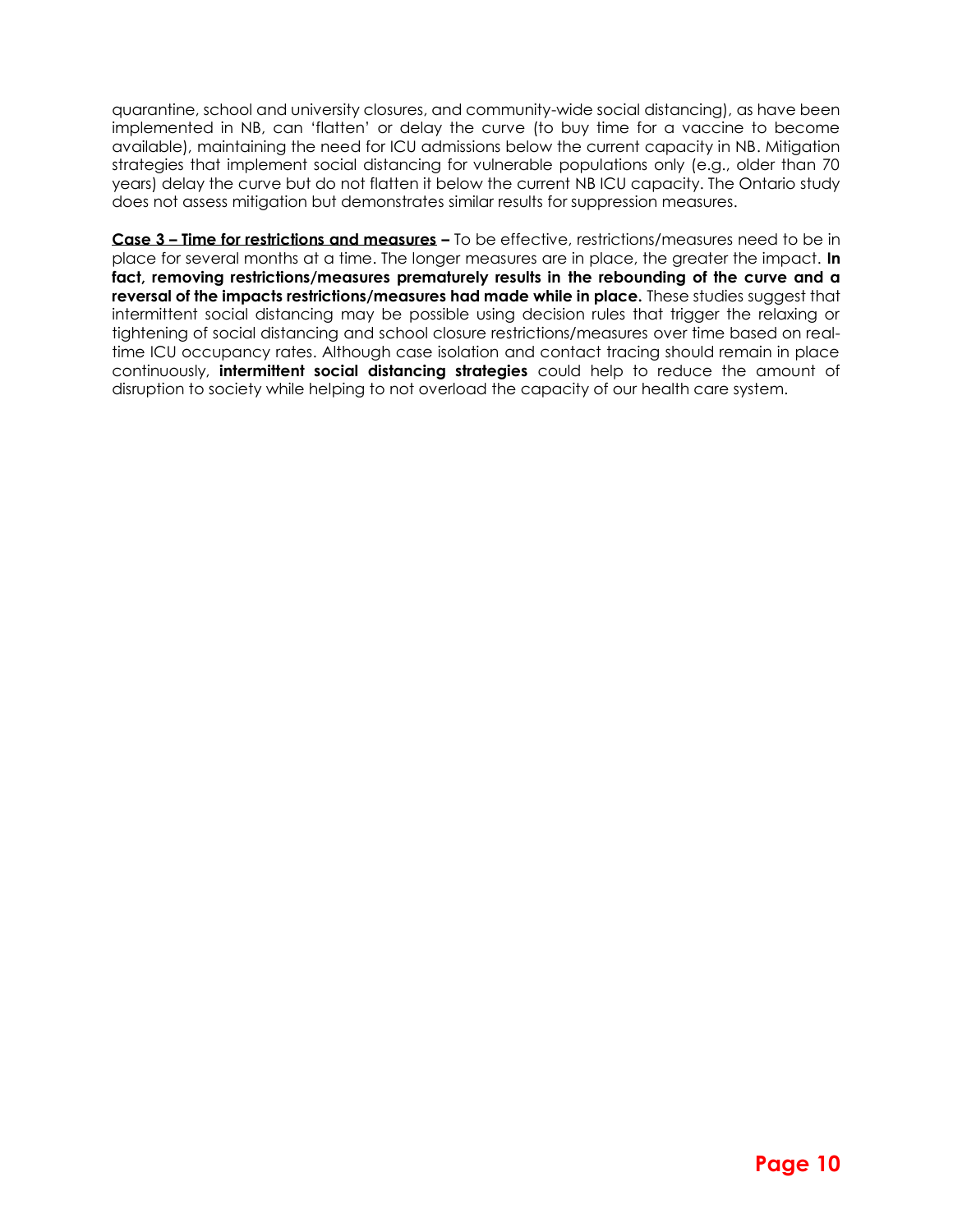## <span id="page-10-0"></span>**APPENDIX 1 – selected tables and figures**

#### <span id="page-10-1"></span>Statistics on age and population density

#### <span id="page-10-3"></span>**Figure 1: Percentage of Populationover Age 65**

| Singapore   | 10%   |
|-------------|-------|
| China       | 11.3% |
| Taiwan      | 14.4% |
| South Korea | 14.5% |
| Iceland     | 14.8% |
| US          | 16%   |
| Australia   | 16.4% |
| Canada      | 17%   |
| Norway      | 17%   |
| UK          | 18.2% |
| Spain       | 18.2% |
| Switzerland | 18.3% |
| Denmark     | 19.5% |
| France      | 19.8% |
| ΝB          | 20%   |
| ΝS          | 20%   |
| Finland     | 21%   |
| Italv       | 21.7% |
| Germany     | 22.4% |

#### <span id="page-10-4"></span>**Figure 2: Median Age**

| Iceland     | 37.5 |
|-------------|------|
| Australia   | 37.9 |
| US          | 38.3 |
| China       | 38.4 |
| Norway      | 39.8 |
| UK          | 40.5 |
| Canada      | 41.2 |
| Denmark     | 42.3 |
| Singapore   | 42.2 |
| France      | 42.3 |
| Taiwan      | 42.5 |
| Finland     | 43.1 |
| Switzerland | 43.1 |
| South Korea | 43.7 |
| Spain       | 44.9 |
| ΝS          | 45.5 |
| Germany     | 45.7 |
| ΝB          | 46   |
| Italy       | 47.3 |
|             |      |

#### <span id="page-10-5"></span>**Figure 3: Population Density per Kilometre<sup>2</sup>**

| Australia   | 3     |
|-------------|-------|
| lceland     | 3     |
| Canada      | 3.9   |
| ΝB          |       |
| Norway      | 15    |
| NS          | 17.4  |
| Finland     | 18    |
| US          | 36    |
| Spain       | 94    |
| France      | 119   |
| Denmark     | 137   |
| China       | 153   |
| Italy       | 206   |
| Switzerland | 219   |
| Germany     | 240   |
| UK          | 281   |
| South Korea | 527   |
| Taiwan      | 673   |
| Singapore   | 8,358 |

### <span id="page-10-2"></span>COVID-19 infections, tests, critical care, and mortality rates



#### <span id="page-10-6"></span>**Figure 4: Total COVID-19 Infections per 1,000 \*(total population)**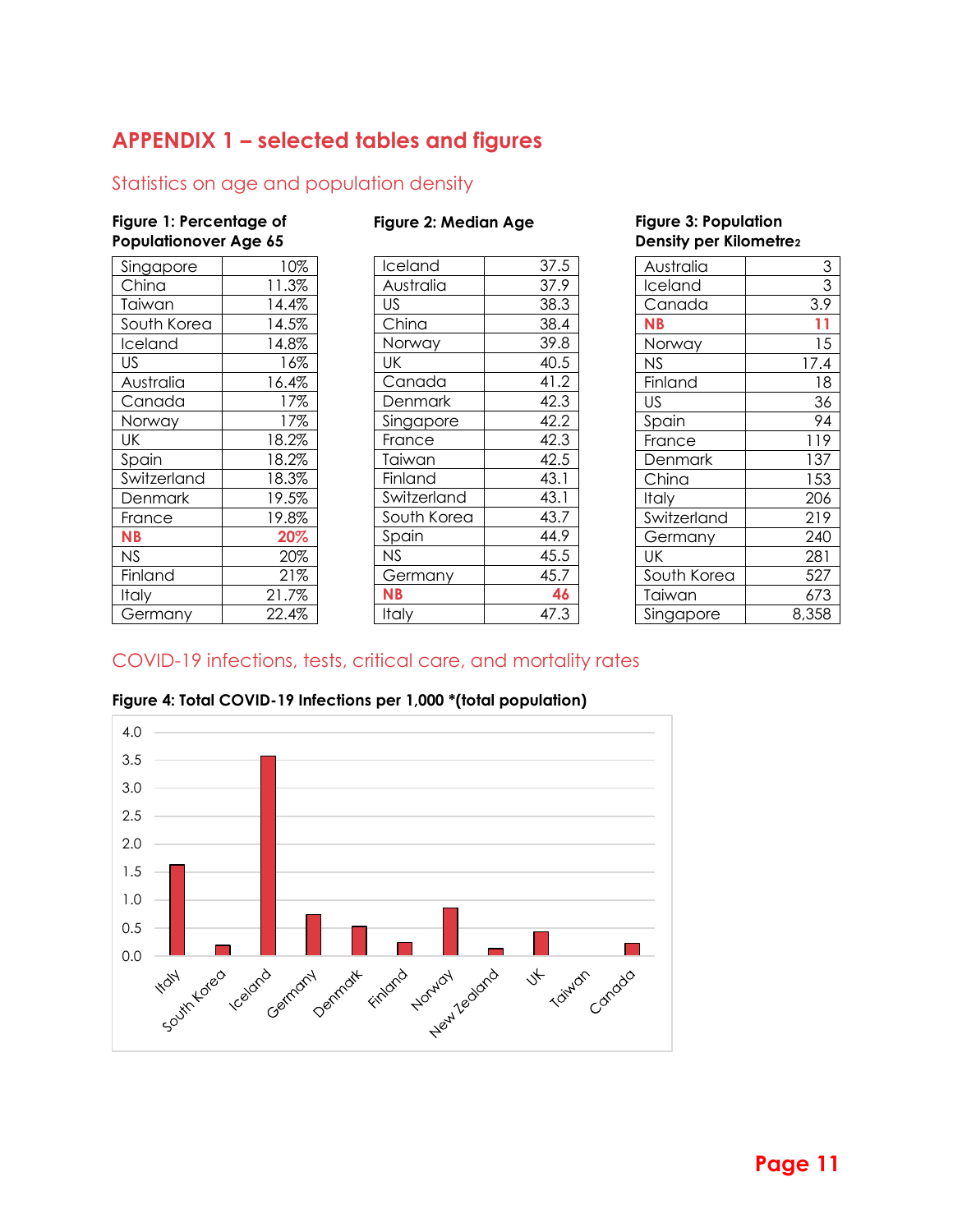

<span id="page-11-0"></span>**Figure 5: Tests per 1,000 (total population)** 

<span id="page-11-1"></span>

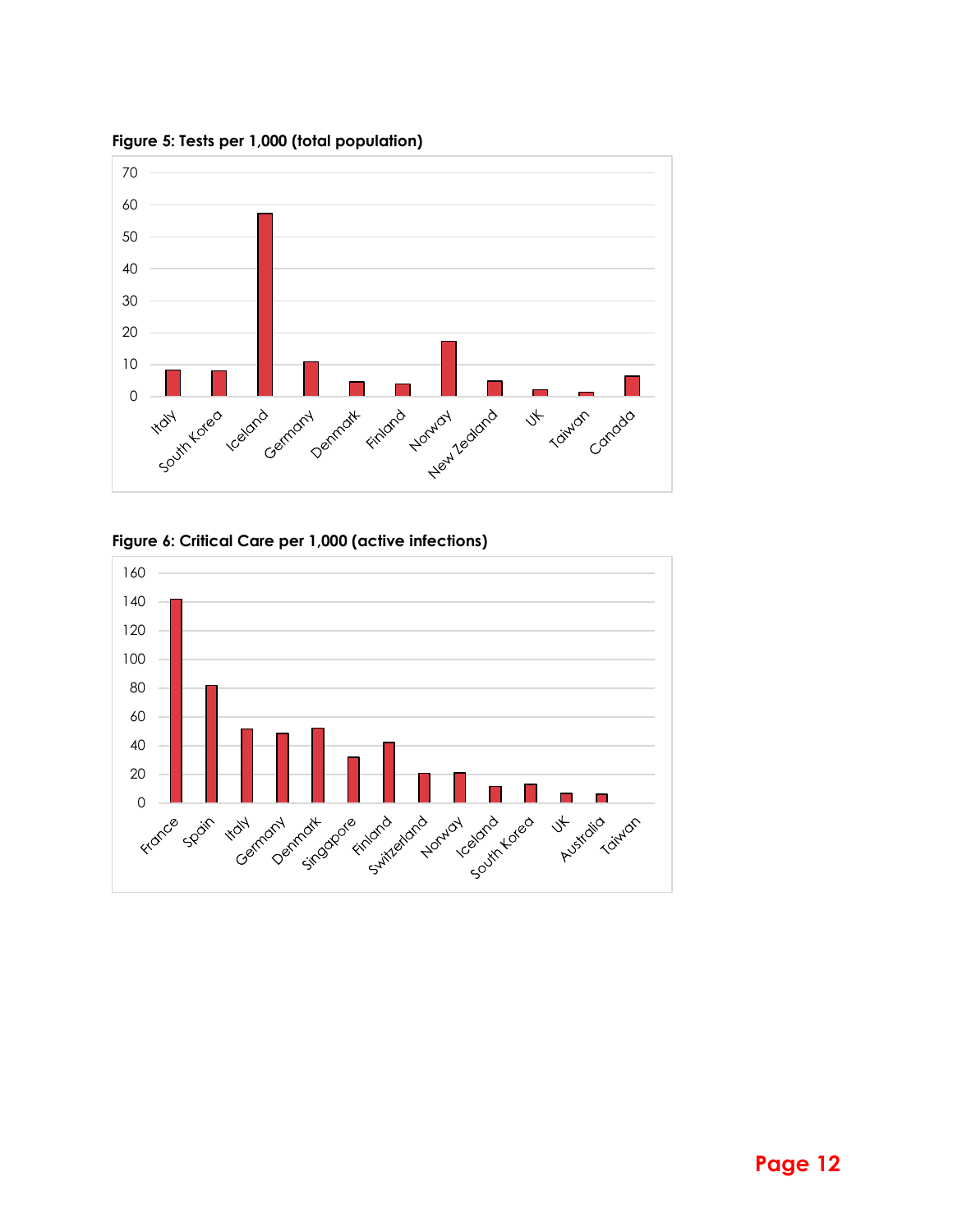

<span id="page-12-0"></span>**Figure 7: Mortality rate per 1,000 (total population)**

<span id="page-12-1"></span>



<sup>1</sup> Calculating mortality rates while an epidemic is ongoing is complicated, as the outcomes of current cases are not yet determined (i.e., individuals currently battling COVID-19 have neither died nor recovered). Therefore, the mortality rates presented above (Crude Fatality Ratio = Deaths/(Death + Recovered) reflect the outcomes of cases from a previous point in time – not the outcomes at present. The number of recoveries in various countries (e.g., Finland, Norway) could be lagging in the data, whereas the number of cases and deaths is more readily available. For more information on calculating mortality rates, se[e https://www.worldometers.info/coronavirus/coronavirus-death-rate/#correct.](https://www.worldometers.info/coronavirus/coronavirus-death-rate/#correct)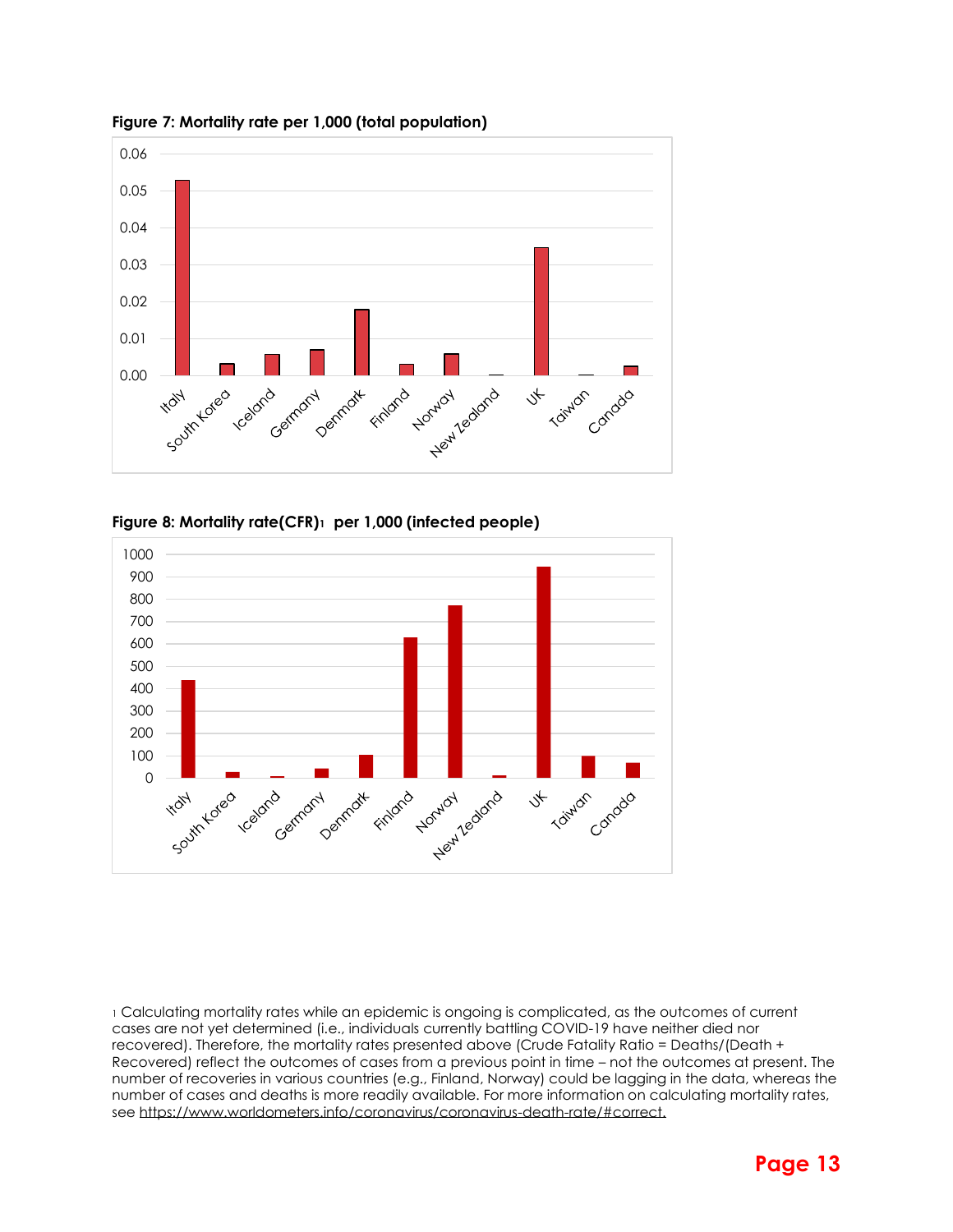#### <span id="page-13-0"></span>Timing – When Emergency Measures were First Implemented



<span id="page-13-1"></span>

#### <span id="page-13-2"></span>**Figure 10: New cases in Canada**

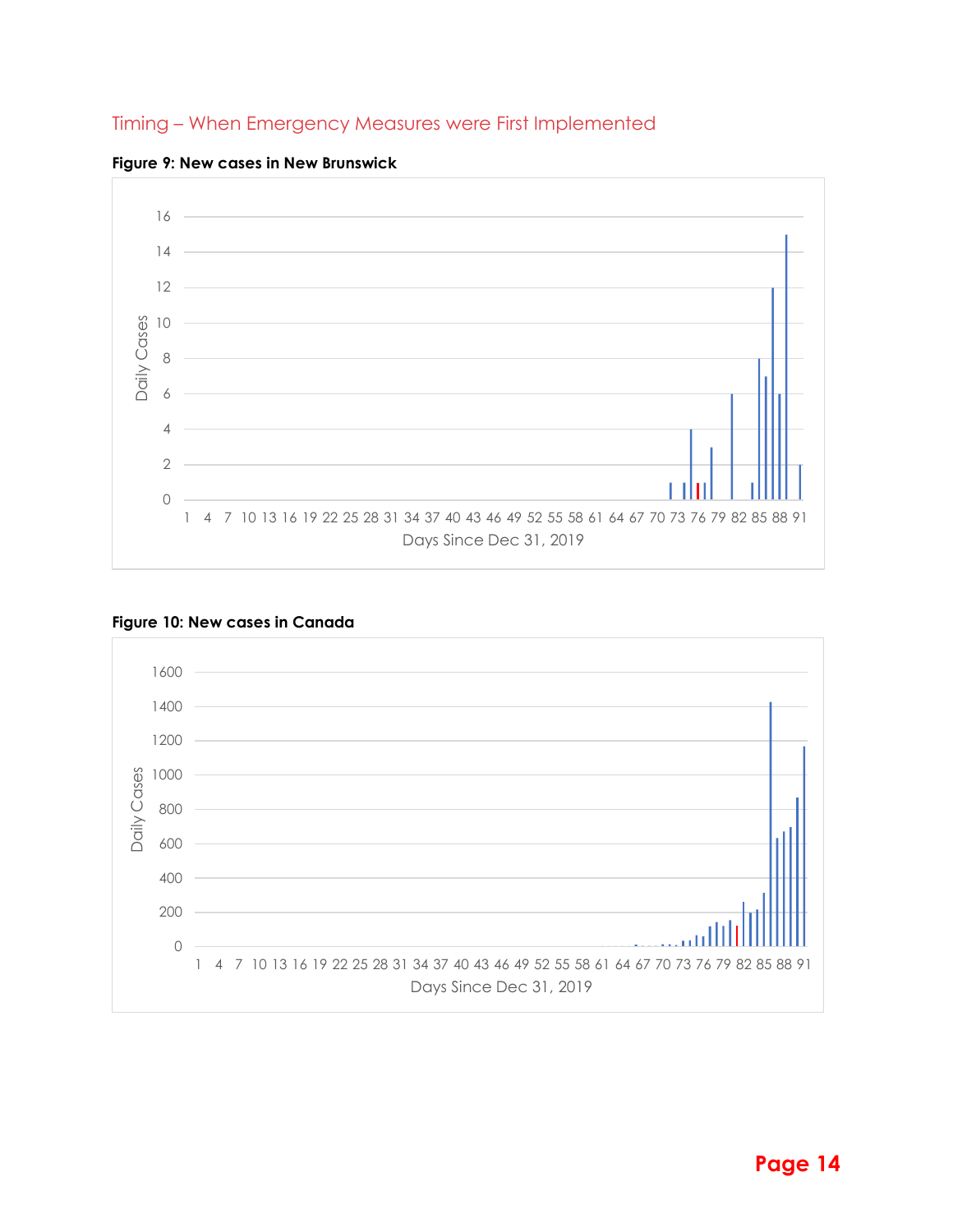<span id="page-14-0"></span>**Figure 11: New cases in South Korea**



#### <span id="page-14-1"></span>**Figure 12: New cases in France**

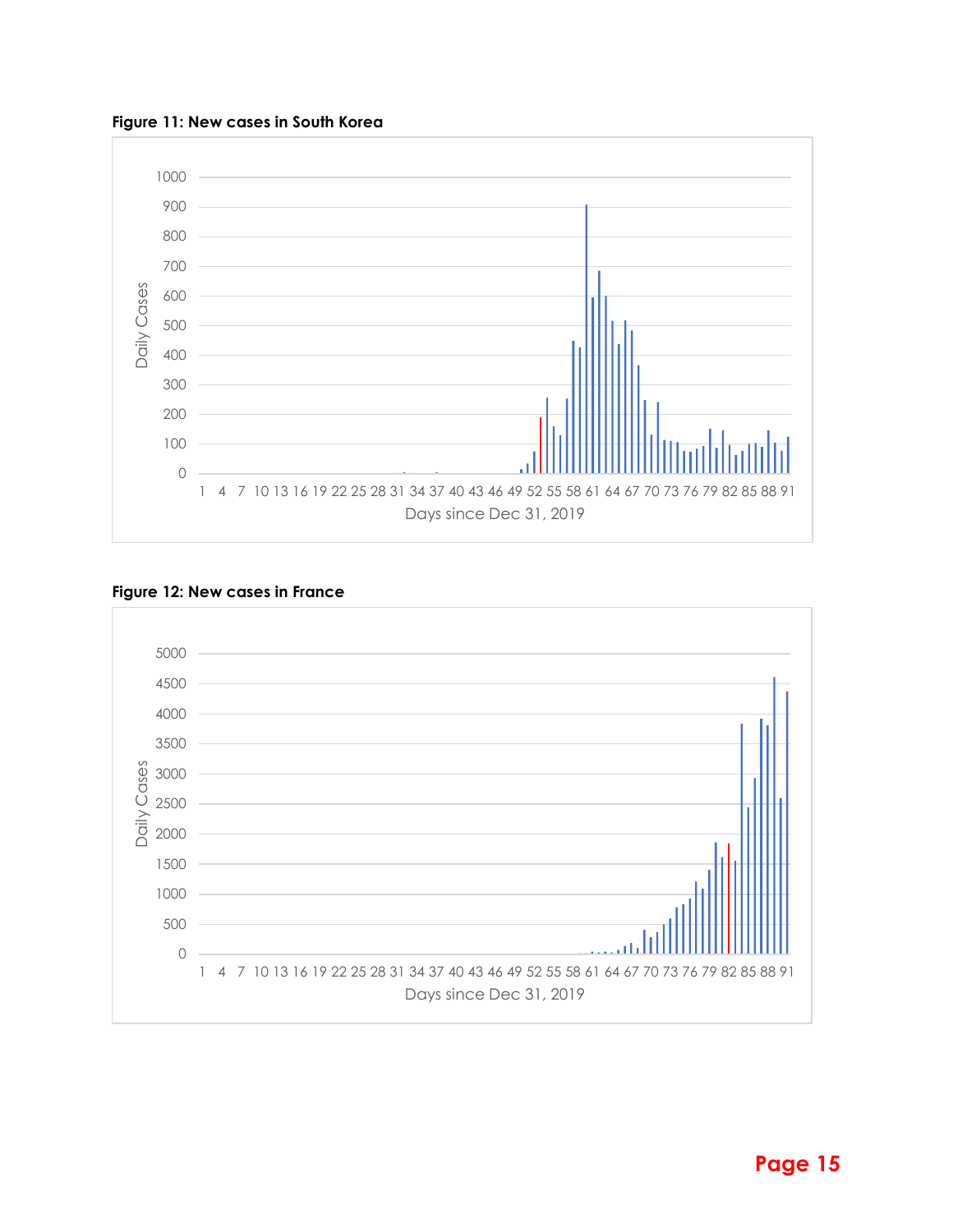<span id="page-15-0"></span>



#### <span id="page-15-1"></span>**Figure 14: New cases in Denmark**

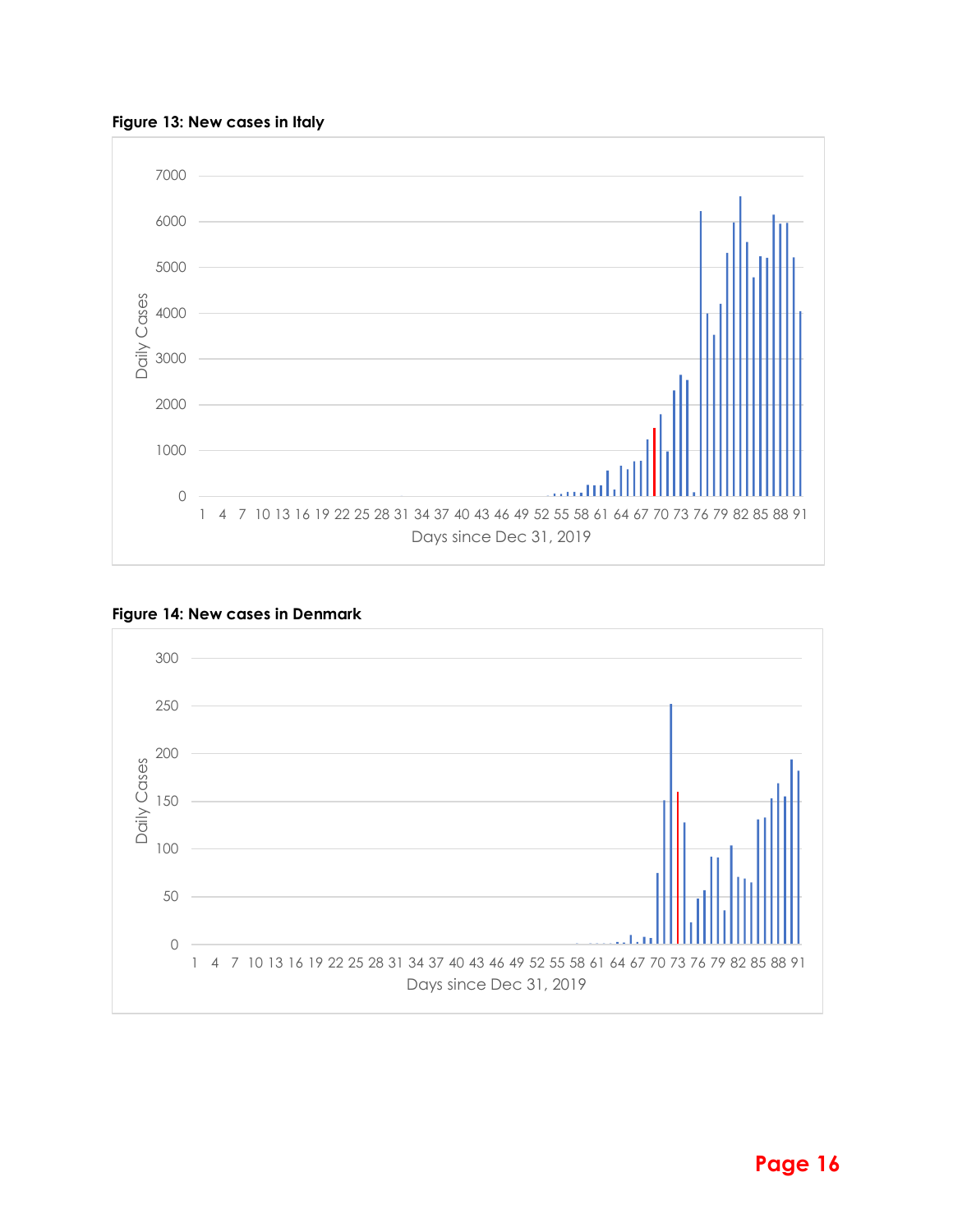## <span id="page-16-0"></span>**APPENDIX 2 – projected outcomes**

|              |          | 10-day projections |              |                         | Projections based on highest<br>case rate* |              |                         | Days<br>since first<br>case |
|--------------|----------|--------------------|--------------|-------------------------|--------------------------------------------|--------------|-------------------------|-----------------------------|
| Country      | Age      | Cases              | Hospitalized | ICU/<br><b>Critical</b> | Cases                                      | Hospitalized | ICU/<br><b>Critical</b> |                             |
| South Korea  | < 60     | 94                 | 7            | $\overline{2}$          | 113                                        | 8            | $\overline{2}$          |                             |
| South Korea  | $60+$    | 26                 | 9            | $\overline{2}$          | 34                                         | 11           | $\overline{2}$          |                             |
| South Korea  | All ages | 120                | 16           | 4                       | 147                                        | 19           | $\overline{4}$          | 72                          |
| Italy        | &50      | 312                | 23           | 6                       | 1047                                       | 78           | 20                      |                             |
| Italy        | $60+$    | 93                 | 29           | 6                       | 313                                        | 99           | 21                      |                             |
| <b>Italy</b> | All ages | 405                | 53           | 12                      | 1360                                       | 177          | 41                      | 61                          |
| France       | <60      | 260                | 19           | 5                       | 465                                        | 35           | 9                       |                             |
| France       | $60+$    | 78                 | 25           | 5                       | 139                                        | 44           | 9                       |                             |
| France       | All ages | 338                | 44           | 10                      | 604                                        | 79           | 18                      | 67                          |
| Spain        | < 60     | 424                | 31           | 8                       | 1209                                       | 90           | 23                      |                             |
| Spain        | $60+$    | 127                | 40           | 9                       | 361                                        | 114          | 24                      |                             |
| Spain        | All ages | 550                | 72           | 17                      | 1570                                       | 204          | 47                      | 60                          |
| Denmark      | < 60     | 137                | 10           | 3                       | 295                                        | 22           | 6                       |                             |
| Denmark      | $60+$    | 41                 | 13           | 3                       | 88                                         | 28           | 6                       |                             |
| Demark       | All ages | 178                | 23           | 5                       | 383                                        | 50           | 11                      | 34                          |
| Norway       | < 60     | 217                | 16           | $\overline{4}$          | 501                                        | 37           | 9                       |                             |
| Norway       | $60+$    | 65                 | 21           | 4                       | 150                                        | 47           | 10                      |                             |
| Norway       | All ages | 282                | 37           | 8                       | 650                                        | 85           | 20                      | 34                          |
| Finland      | < 60     | 156                | 12           | 3                       | 156                                        | 12           | 3                       |                             |
| Finland      | $60+$    | 46                 | 15           | 3                       | 46                                         | 15           | 3                       |                             |
| Finland      | All ages | 202                | 26           | 6                       | 202                                        | 26           | 6                       | 35                          |

#### <span id="page-16-1"></span>**Table 2: Projected Range of Outcomes for NB based on Outcomes in Other Countries**

*\*As of March 31, 2020*

<sup>i</sup> <https://jamanetwork.com/journals/jama/fullarticle/2763667>

ii [https://www.epicentro.iss.it/coronavirus/bollettino/Report-COVID-2019\\_20\\_marzo\\_eng.pdf](https://www.epicentro.iss.it/coronavirus/bollettino/Report-COVID-2019_20_marzo_eng.pdf) iii [https://www.statista.com/statistics/444816/canada-median-age-of-resident-population-by](https://www.statista.com/statistics/444816/canada-median-age-of-resident-population-by-province/)[province/](https://www.statista.com/statistics/444816/canada-median-age-of-resident-population-by-province/)

iv [https://nbhc.ca/sites/default/files/publications-](https://nbhc.ca/sites/default/files/publications-attachments/June%202016_The%20Cost%20of%20Chronic%20Health%20Conditions%20to%20NB%20-%20FINAL.pdf)

[attachments/June%202016\\_The%20Cost%20of%20Chronic%20Health%20Conditions%20to%20NB](https://nbhc.ca/sites/default/files/publications-attachments/June%202016_The%20Cost%20of%20Chronic%20Health%20Conditions%20to%20NB%20-%20FINAL.pdf) [%20-%20FINAL.pdf](https://nbhc.ca/sites/default/files/publications-attachments/June%202016_The%20Cost%20of%20Chronic%20Health%20Conditions%20to%20NB%20-%20FINAL.pdf)

<sup>v</sup> [https://nbhc.ca/sites/default/files/publications-](https://nbhc.ca/sites/default/files/publications-attachments/June%202016_The%20Cost%20of%20Chronic%20Health%20Conditions%20to%20NB%20-%20FINAL.pdf)

[attachments/June%202016\\_The%20Cost%20of%20Chronic%20Health%20Conditions%20to%20NB](https://nbhc.ca/sites/default/files/publications-attachments/June%202016_The%20Cost%20of%20Chronic%20Health%20Conditions%20to%20NB%20-%20FINAL.pdf) [%20-%20FINAL.pdf](https://nbhc.ca/sites/default/files/publications-attachments/June%202016_The%20Cost%20of%20Chronic%20Health%20Conditions%20to%20NB%20-%20FINAL.pdf)